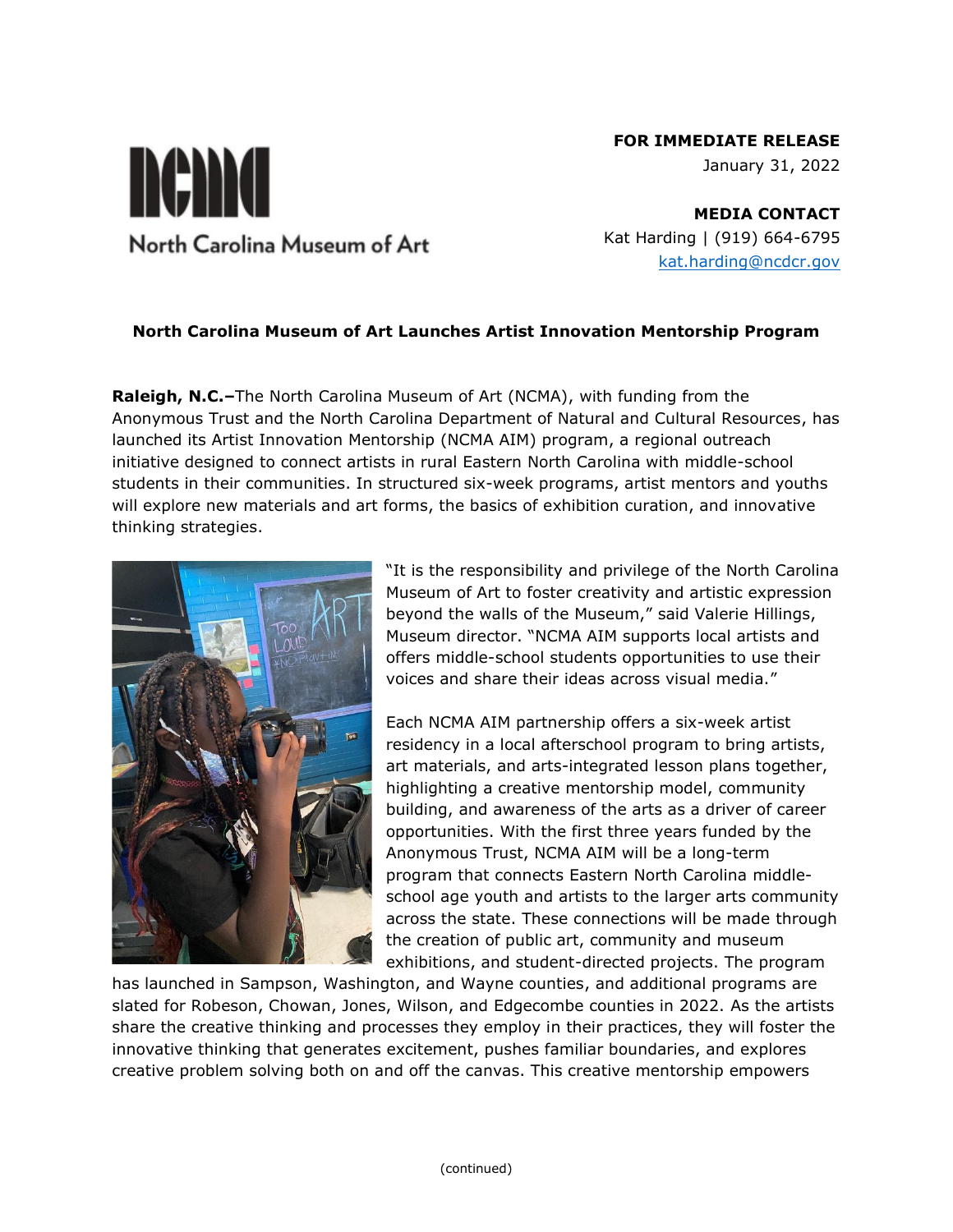students to exercise innovative thinking capacities and to begin to understand how they can use art as a tool for personal expression and change.

To help create NCMA AIM, the Museum partnered with Boys and Girls Clubs, including the Goldsboro Club of Wayne County, the Edenton Club of Albemarle, and the Pembroke Boys and Girls Club; the Washington County Board of Education and Washington County Middle School; the Washington County African American Museum and Cultural Arts Center; the Sampson County Arts Council; and the Roseboro-Salemburg Middle School to work with established and trusted area connections to the students.



"I'm most excited by the potential for the NCMA to amplify the creative potential of students, all of whom have been directly impacted by the loss of resources to create art during the pandemic," said Director of Outreach and Audience Engagement Angela Lombardi. "We know that smaller rural communities are full of talent and creativity, and this program is one way for the Museum to fulfill its mission of reaching beyond the Triangle to support and encourage creative expression statewide."

To select the participating artists—who include Maria Geary of Durham, Megan Oteri of Wilson, Jimmie Sutton of Roper, and Shawn Hobbs of Roseboro—the Museum worked with the North Carolina African American Heritage Commission, local arts councils, and community members at host site locations to identify North Carolina artists who share a background of working with middle-school students. NCMA AIM seeks to enable young people to see themselves reflected in positive and successful mentors from their own counties. At the same time, the program supports diverse, community-based artists who practice in different media and are at varying stages of their careers. This paid opportunity to interact with their local communities offers the artists a reciprocal empowerment opportunity to grow and impact change.

Art kits reflecting the work of the teaching artists and their students will be made and distributed to all participating locations, as well as be available on site at the NCMA in June. Families will be welcomed back for a celebration of the program on campus in summer 2022, with transportation assistance provided by the Museum. The NCMA has plans to extend the program statewide by 2025.

For more information visit [ncartmuseum.org/statewide.](ncartmuseum.org/statewide)

## **Image Captions (top to bottom):**